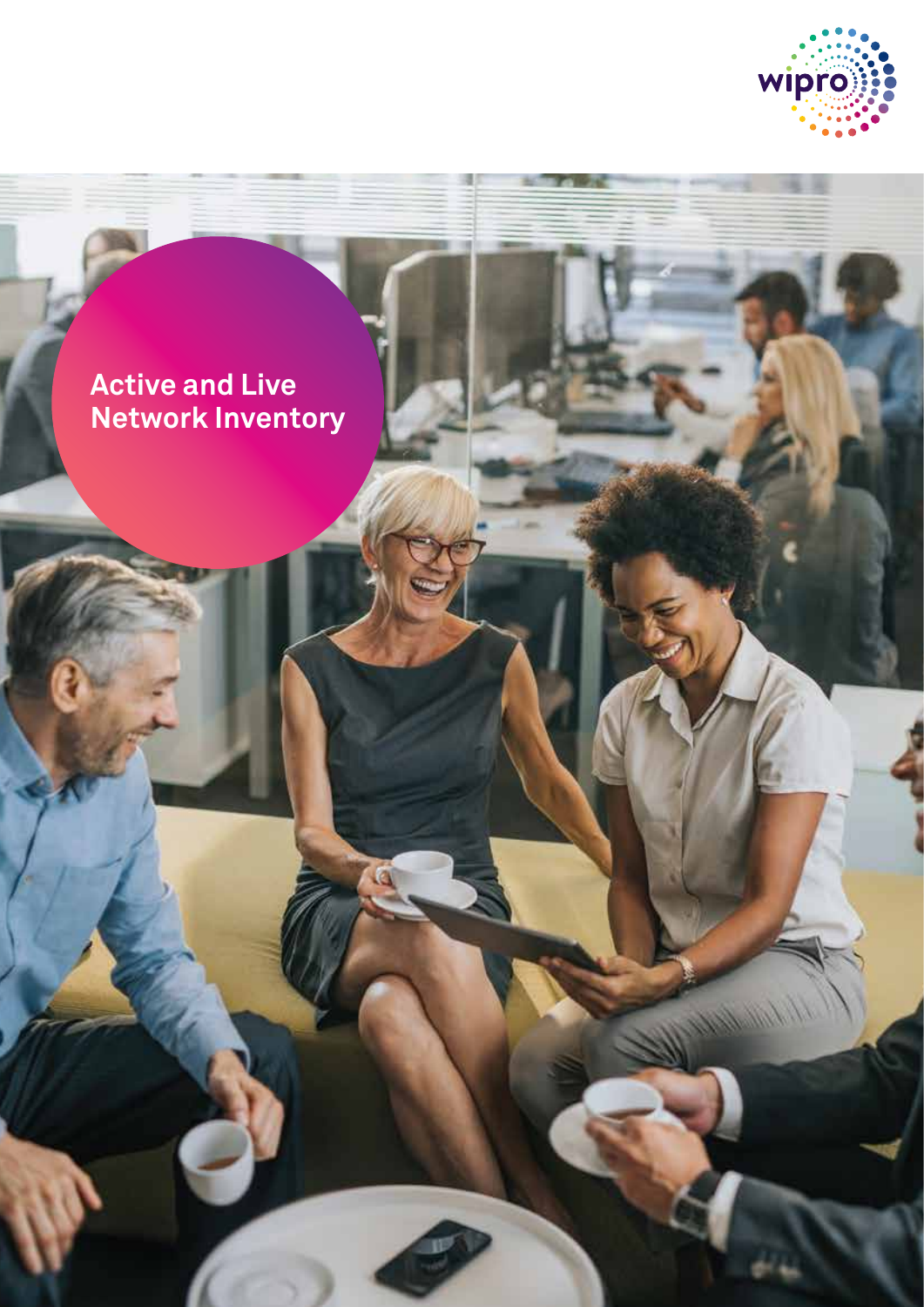n today's ever-changing world of telecommunications, Communication Service Providers (CSPs) are required to operate with great flexibility to scale up, scale down, or evolve services at high speed. Additionally, there is tremendous pressure on CSPs to reduce CAPEX and OPEX through reduced equipment costs, thus making Network Virtualization inevitable. Every communication service provider will have to go down this path. With 5G around the corner, many have already started with this initiative. I

However, what is being ignored is the impact of this on their existing OSS. This paper will take a peek into the impact on Network Inventory - how can Network inventory be active and live? Network Inventory cannot be monolithic and offline if service providers want to take advantage of Network Virtualization. By active and live, it means that these are living, changing every moment to reflect the dynamic nature of virtualized networks.

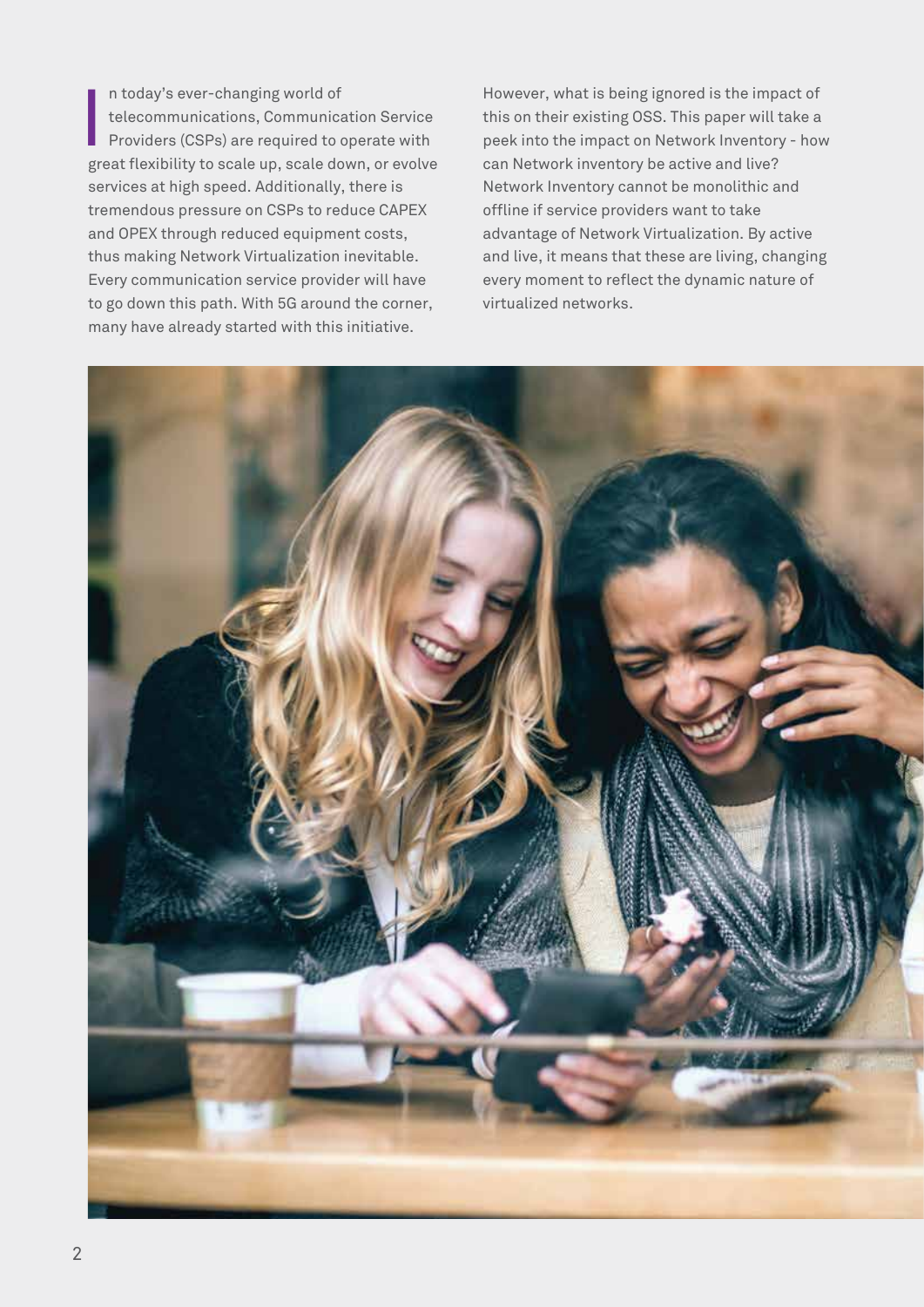

**Real time, active and live inventory for 5G OSS and to co-exist with legacy OSS**

# **Why do we need active & live inventory?**

With NFV and SDN getting realized, the way Communication Service Providers operate will change. The fulfilment and assurance process will change. The fulfilment process will have to leverage the dynamic capability of the network and provide services in an efficient manner. The ordering process will have to change as the network is dynamic. The conventional 'Reserve Inventory' and 'Activate Network' approach will have to change. Inventory will be real-time and should reflect the changes in network immediately unlike the conventional 'discover and reconcile' method. Network will be able to scale up and down, thereby optimizing resources. Self-healing and closed-loop assurance is becoming a reality. To facilitate all of this, we will need an active and live inventory in the ecosystem.

## **What are the challenges?**

Future Networks are not going to be completely Virtualized. We will have to live with a Hybrid Network for a long time. Active Inventory will need to be **hybrid in nature** and should be capable of managing VNFs and PNFs seamlessly.

Inventory will be updated at a given point of time by various OSS processes. While the resource is getting updated by the fulfilment process, assurance process or capacity management process will change it immediately based on the dynamic characteristics of network. Active Inventory should be able to **cope with dynamic characteristics.**

As discussed, inventory will become more critical in all the OSS processes. The number of active transactions in the inventory system is going to increase multifold, in order to keep it active and live. Hence, inventory is required to be **highly scalable and available.**

OSS processes will change. Operations will be able to enable services on-demand. **Adaptability of process** by service providers and leveraging the benefits will become key factors for success.

# **Key characteristics of active & live inventory**

## **Federation**

Transitioning to a fully virtualized world will take ages. Communication service providers will operate in a hybrid world for a long time. Hence, the active inventory should also be equipped with necessary abstraction or federation to manage hybrid networks. This will be required to consolidate today's legacy, silo inventories and create a new layer of active and near-real time inventory.

## **Just-in-time stitching**

With the advent of 5G, network slices will be created based on-demand. Just-in-time creation and deployment of virtual network will be common. Active inventory should be capable of creating transient networking components like network slices in the inventory by stitching together existing components for a communication path.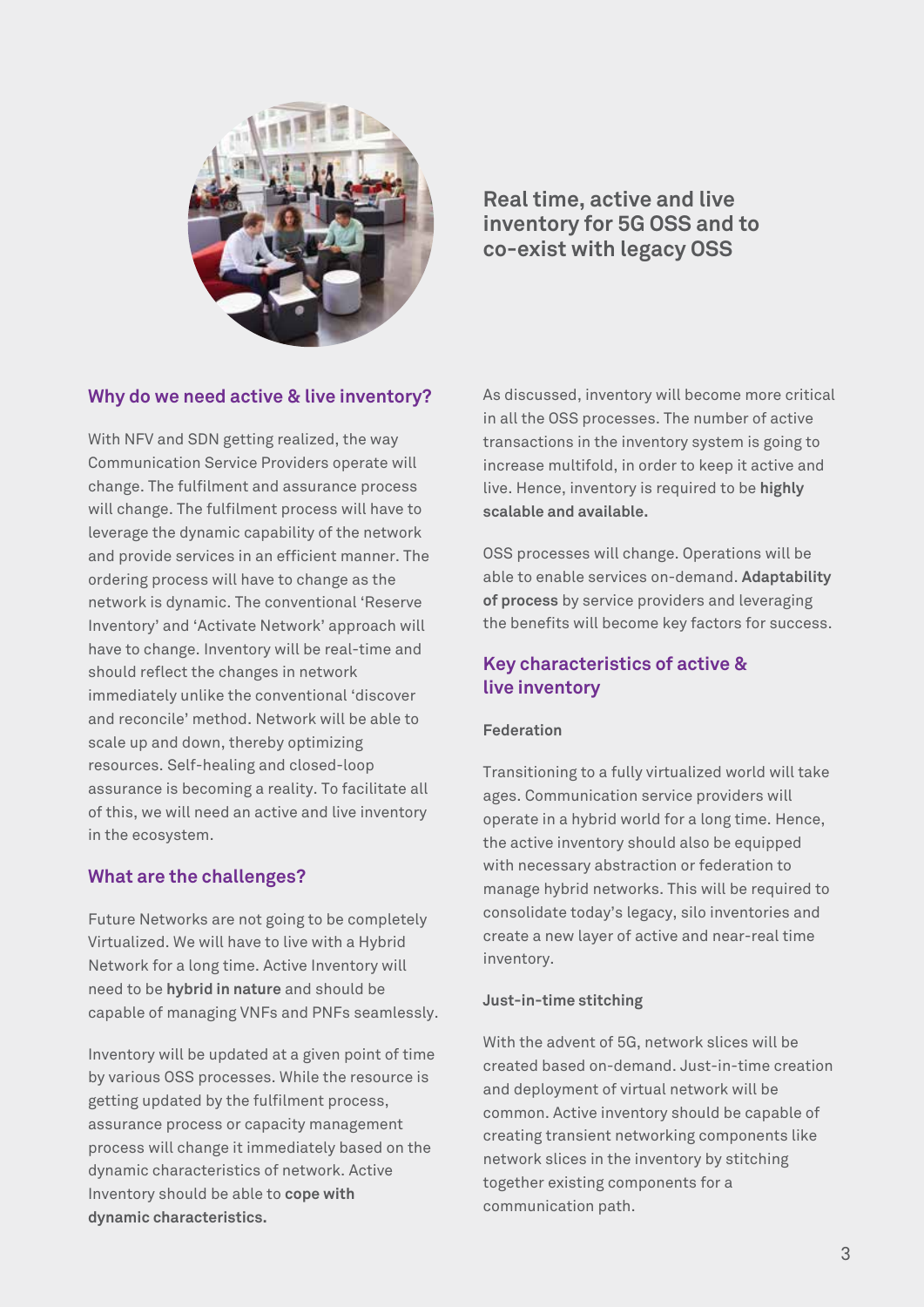#### **Efficient data access and management**

Owing to the dynamic nature of VNFs, the amount of CRUD (Create, Read, Update & Delete) operations on inventory data will increase multifold compared to conventional inventory management systems. Hence, data access to inventory shall be done through in-memory cache. The database should be Topology DB / Graph DB based which will enable dynamism and flexibility.

#### **Standard interfaces**

TOSCA (Topology and Orchestration Specification for Cloud Applications) is a proven industry modelling language. The TOSCA includes concepts such as nodes and relationships, whereby a node is an infrastructure such as a network, subnet, or a server software component. The use of this model in building Active Inventory will enable the ability to interface with MANO and other systems in the future.

A comprehensive view of how Active and Live Inventory will host VNFs and co-exist in a future OSS architecture for hybrid networks is depicted in the diagram below.



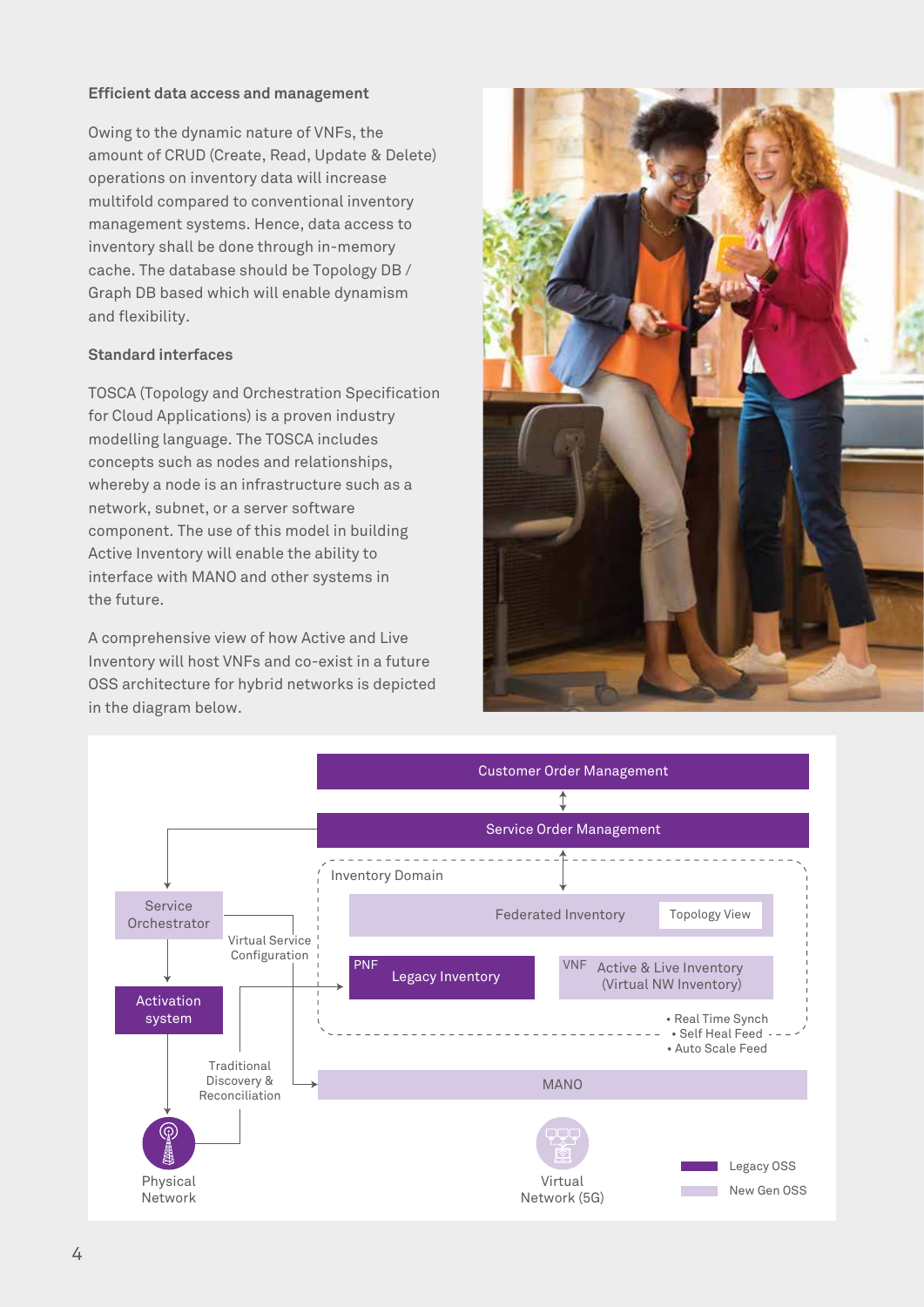

**Ajay Patter Veetil** Managing Consultant, Communication BU, Wipro Limited.

Ajay is solution lead representing the OSS team as part of the Communications BU. He has 20+ years of experience working with various service providers across the globe.

#### **Dipankar Saha**

Lead Solution Architect, Communication BU, Wipro Limited.

Dipankar is an industry veteran and accomplished technology leader in the Telecom vertical with more than 22 years of working experience creating products for network equipment providers and solutions for communication services providers across the globe.